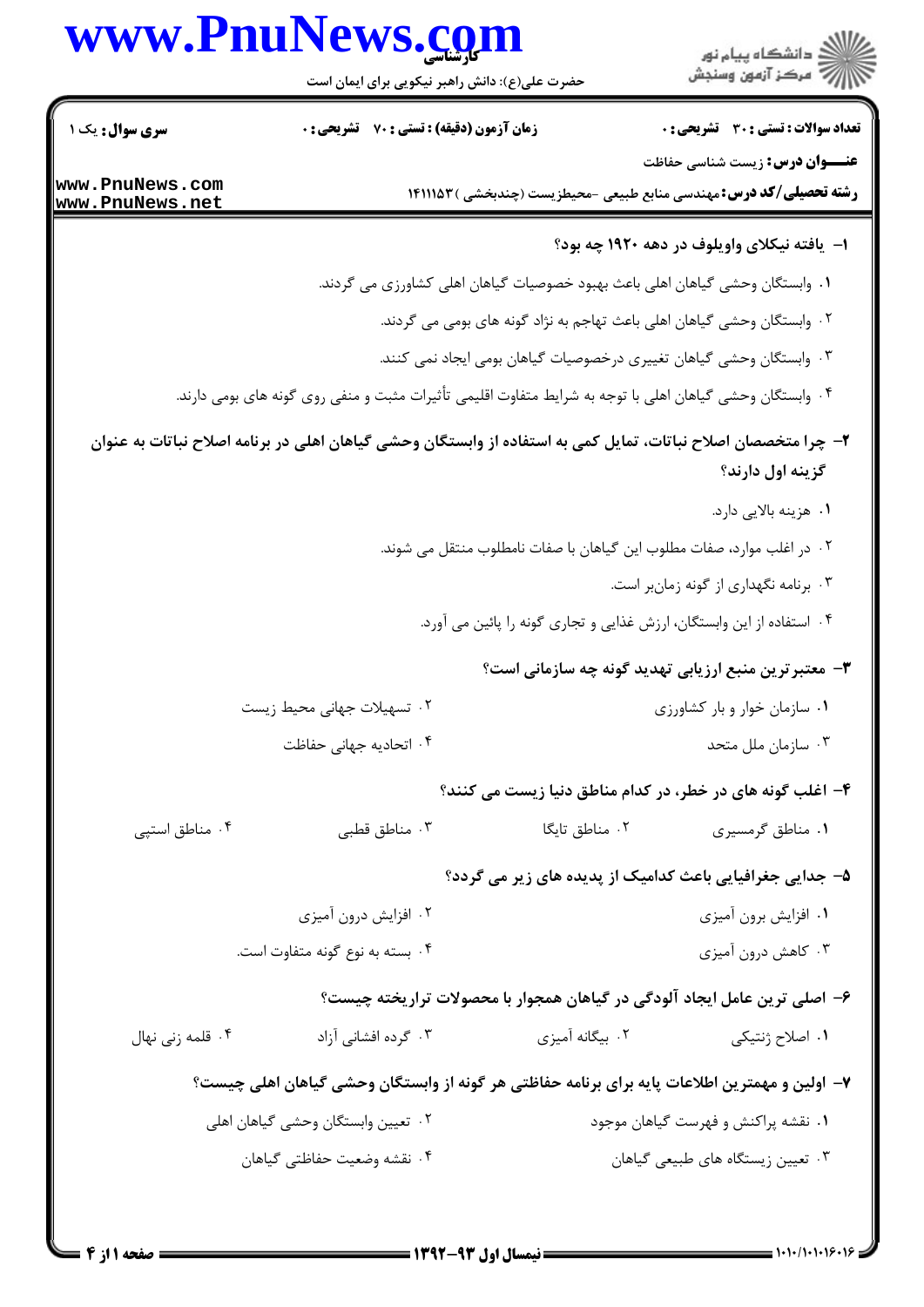|                               | حضرت علی(ع): دانش راهبر نیکویی برای ایمان است                                                                  |                                                                                 | ِ<br>∭ دانشڪاه پيام نور<br>∭ مرڪز آزمون وسنڊش |
|-------------------------------|----------------------------------------------------------------------------------------------------------------|---------------------------------------------------------------------------------|-----------------------------------------------|
| <b>سری سوال : ۱ یک</b>        | زمان آزمون (دقیقه) : تستی : 70 ٪ تشریحی : 0                                                                    |                                                                                 | <b>تعداد سوالات : تستی : 30 ٪ تشریحی : 0</b>  |
| www.PnuNews.com               |                                                                                                                | <b>رشته تحصیلی/کد درس:</b> مهندسی منابع طبیعی -محیطزیست (چندبخشی ) ۱۴۱۱۱۵۳      | <b>عنـــوان درس:</b> زیست شناسی حفاظت         |
| www.PnuNews.net               |                                                                                                                | ۸- کدامیک از روش های حفاظت درون جا است؟                                         |                                               |
|                               | ۰۲ بانک تخمک و اسپرم                                                                                           |                                                                                 | ۰۱ بانک ژن                                    |
|                               | ۰۴ ذخیره گاههای ژنتیکی                                                                                         |                                                                                 | ۰۳ بانک بذر                                   |
|                               | ۹- بزرگترین و بهترین بقایای جنگل های اصلی مناطق <u>غیرگرمسیری</u> و مرطوب در جهان در کدام منطقه حفاظت شده واقع |                                                                                 | است؟                                          |
|                               | ۰۲ پارک ملی موزار وادیزی در ترکیه                                                                              |                                                                                 | ۰۱ ذخیره گاه زیست سپهر ویوشان در چین          |
|                               | ۰۴ پارک ملی کوهستانی بالی در اتیوپی                                                                            |                                                                                 | ۰۳ بیشه زارهای گیسارو ـ الایی در قزاقستان     |
|                               |                                                                                                                | ۱۰– کدام مورد زیر از خصوصیات توده های بومی است؟                                 |                                               |
|                               | ۰۲ هويت قابل تشخيص دارند.                                                                                      | ٠١ حاصل برنامه هاى كلاسيك اصلاح گياهى هستند.                                    |                                               |
|                               | ۰۴ وابسته به سیستمهای کشاورزی سنتی نیستند.                                                                     |                                                                                 | ۰۳ فاقد تنوع ژنتیکی هستند.                    |
|                               |                                                                                                                | 1۱– غنای تنوع ژنتیکی کدامیک از گونه های زیر در مالزی معروف است؟                 |                                               |
| ۰۴ سیب زمینی                  | ارزن $\cdot^{\mathsf{r}}$                                                                                      | ۰۲ درختان میوه                                                                  | ۰۱ ذرت                                        |
|                               |                                                                                                                | ۱۲- علامت اختصاری ً TG2 ً نشان دهنده کدام عبارت زیر است؟                        |                                               |
|                               | ۰۲ تمام جنسهای همان گیاه اهلی                                                                                  |                                                                                 | ۰۱ تمام گونه های همان گیاه اهلی               |
|                               | ۰۴ تمام سری و یا بخشهای همان گیاه اهلی                                                                         |                                                                                 | ۰۳ تمام زیرجنسهای همان گیاه اهلی              |
|                               |                                                                                                                | <b>۱۳</b> - در کدام مورد هزینه روش برون جا اغلب بسیار بالاست؟                   |                                               |
|                               | ۰۲ نگهداری گونه ها در شرایط خاص                                                                                |                                                                                 | ۰۱ کم بودن تولید و جوانه زنی بذرها            |
|                               | ۰۴ دفع أفات و بيماريها                                                                                         |                                                                                 | ۰۳ حفاظت اکوسیستمهای تخریب شده                |
|                               |                                                                                                                | ۱۴- هدف برنامه کار در مناطق حفاظت شده در پیمان تنوع زیستی سال ۲۰۰۴ چه بوده است؟ |                                               |
|                               | ۲. تکمیل شبکه های مناطق حفاظت شده اکولوژیکی                                                                    |                                                                                 | ٠١ تقسيم بندى مناطق حفاظت شده                 |
| ۰۴ ارتقای حفاظت از تنوع زیستی |                                                                                                                |                                                                                 | ۰۳ اهداف خاص مدیریتی                          |
|                               |                                                                                                                | ۱۵– نخستین فهرست ملی برای وابستگان وحشی گیاهان اهلی در چه کشوری تهیه شد؟        |                                               |
| ۰۴ مالزی                      | ۰۳ شوروی                                                                                                       | ۰۲ امریکا                                                                       | ۰۱ تايلند                                     |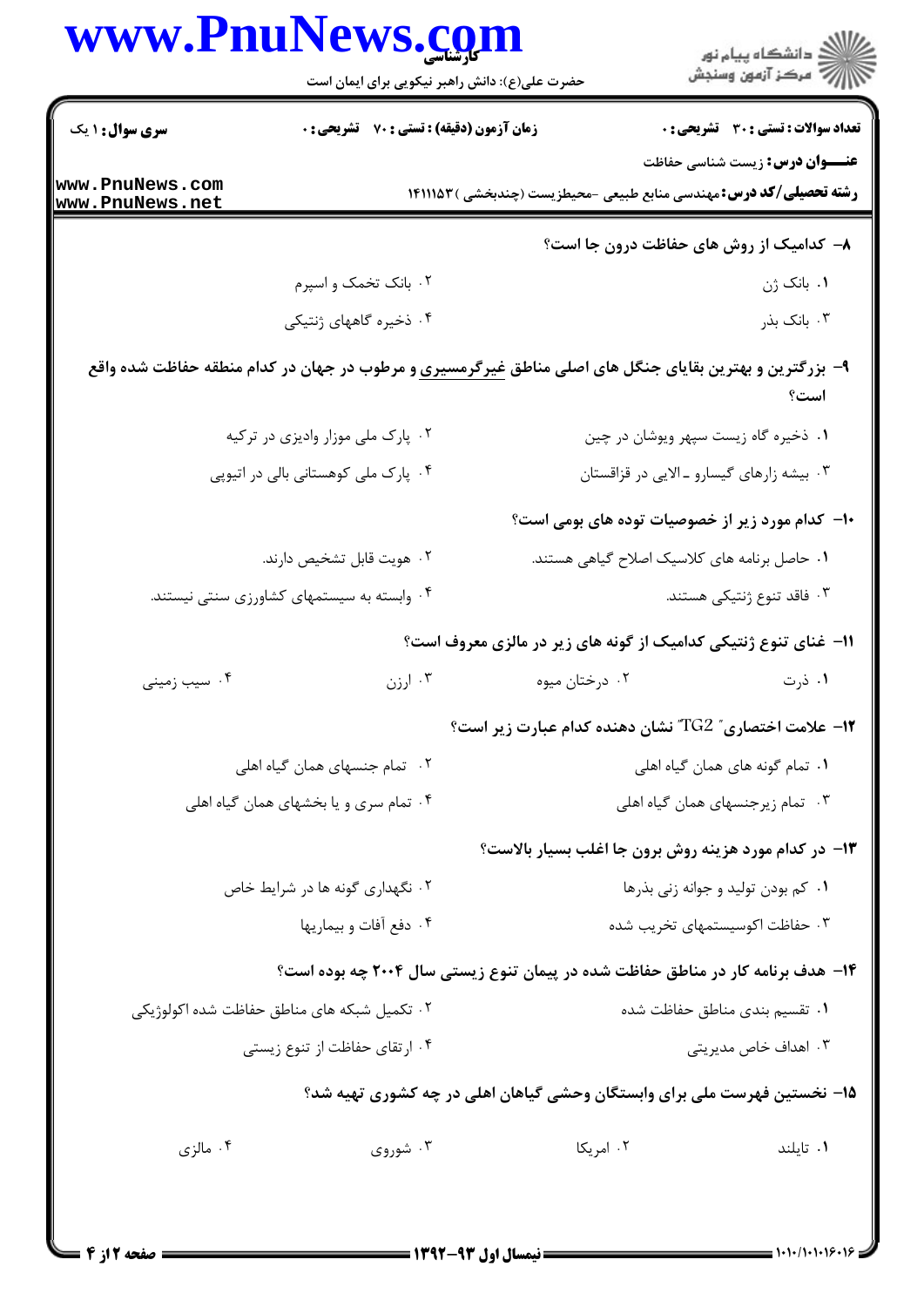|                                    | www.PnuNews.com<br>حضرت علی(ع): دانش راهبر نیکویی برای ایمان است                                                          |                      | الاد دانشگاه پيام نور<br>الا مرکز آزمون وسنجش                                                                       |
|------------------------------------|---------------------------------------------------------------------------------------------------------------------------|----------------------|---------------------------------------------------------------------------------------------------------------------|
| <b>سری سوال :</b> ۱ یک             | زمان آزمون (دقیقه) : تستی : 70 گشریحی : 0                                                                                 |                      | <b>تعداد سوالات : تستی : 30 ٪ تشریحی : 0</b>                                                                        |
| www.PnuNews.com<br>www.PnuNews.net |                                                                                                                           |                      | <b>عنـــوان درس:</b> زیست شناسی حفاظت<br><b>رشته تحصیلی/کد درس:</b> مهندسی منابع طبیعی -محیطزیست (چندبخشی ) ۱۴۱۱۱۵۳ |
|                                    |                                                                                                                           |                      | ۱۶– این منطقه دربرگیرنده بزرگترین قسمت گیاهان علفی <u>تخریب نشده</u> در آمازون است؟                                 |
|                                    | ۰۲ پارک ملی Corcovado در کاستاریکا                                                                                        |                      | ۰۱    پارک ملی Madidi در بولیوی                                                                                     |
|                                    | ۰۴ پارک ملی Korup در کامرون                                                                                               |                      | ۰۳ میراث جهانی جزایر Galapagos در اکوادور                                                                           |
|                                    |                                                                                                                           |                      | ۱۷- ویژگی شاخص ذخیره گاه ملی طبیعت (Air and Tenere) در نیجریه کدام است؟                                             |
|                                    | ۰۲ دارای گونه های راش و بلوط است.                                                                                         |                      | ۰۱ دارای برخی گونه های مهم میوه است.                                                                                |
|                                    | ۰۴ بزرگترین منطقه حفاظت شده در آفریقاست.                                                                                  |                      | ۰۳ به دلیل وجود گونه های کلیدی در دنیا مطرح است.                                                                    |
|                                    |                                                                                                                           |                      | ۱۸- قدمت گیاهان زراعی اصلی مانند گندم، برنج، ذرت و حبوبات چند سال است؟                                              |
| ۰۴ ۱۰ تا ۱۴ هزار سال               | ۰. ۲۰ تا ۱۳ هزار سال                                                                                                      | ۰۲ ۵ تا ۱۲ هزار سال  | ۰۱ ۸ تا ۱۲ هزار سال                                                                                                 |
|                                    | ۱۹– فرض کنید از بین سه منطقه، قصد تعیین دو منطقه جهت حفاظت از گونه های درون آن را داریم، اولویت انتخاب با کدامیک          |                      | می باشد؟                                                                                                            |
|                                    | ۰۱ اول منطقه ای که بالاترین شاخص تاکسونومیک را داشته و دوم منطقه ای که بالاترین غنای گونه ای را دارد.                     |                      |                                                                                                                     |
|                                    | ۰۲ اول منطقه ای که بالاترین شاخص تاکسونومیک را داشته و دوم منطقه ای که یکنواختی گونه ای بیشتری دارد.                      |                      |                                                                                                                     |
|                                    | ۳ . اول منطقه ای که بیشترین غنای گونه ای را داشته و دوم منطقه ای که از لحاظ غنای گونه ای در رتبه دوم جای دارد.            |                      |                                                                                                                     |
|                                    | ۰۴ اول منطقه ای که بیشترین غنای گونه ای را داشته و دوم منطقه ای که بیشترین غنای گونه ای گونه های غایب در منطقه ۱ را دارد. |                      |                                                                                                                     |
|                                    | +۲- بر اساس سیستم داسمن، شناسایی مناطق بوم شناختی برای طبیعت به چند منطقه زیستی تقسیم شده است؟                            |                      |                                                                                                                     |
| 197.5                              | 199.7                                                                                                                     | $194$ . T            | 191.                                                                                                                |
|                                    |                                                                                                                           |                      | <b>۲۱</b> - میزان تخریب و از دست رفتن زیستگاه ها توسط چه برنامه ای محاسبه شده است؟                                  |
|                                    | ۰۲ برنامه پوشش جهانی زمین                                                                                                 |                      | ۰۱ برنامه جهانی حفاظت                                                                                               |
|                                    | ۰۴ برنامه توسعه پایدار جهانی                                                                                              |                      | ۰۳ برنامه تسهيلات جهاني                                                                                             |
|                                    | <b>۲۲</b> - پارک ملی باوی (در مرکز تنوع II واویلوف) محافظت کننده وابستگان وحشی کدامیک از گونه های زیر است؟                |                      |                                                                                                                     |
| ۰۴ ذرت                             |                                                                                                                           | ۰۲ مرکبات در ۲۰۰ سیب | ۰۱ چای                                                                                                              |
|                                    | ۲۳- کدام مرکز تنوع، ذخیره گاه بسیار مهم برای گیاهان ریشه ای و غلات بوده ولی سطح حفاظت آن بسیار پائین است؟                 |                      |                                                                                                                     |
|                                    | ۰۲ آمریکای مرکزی                                                                                                          |                      | ۰۱ آسیا و شمال غرب هند                                                                                              |
|                                    | ۰۴ آندی                                                                                                                   |                      | اتيوپى $\cdot$                                                                                                      |
|                                    |                                                                                                                           |                      |                                                                                                                     |